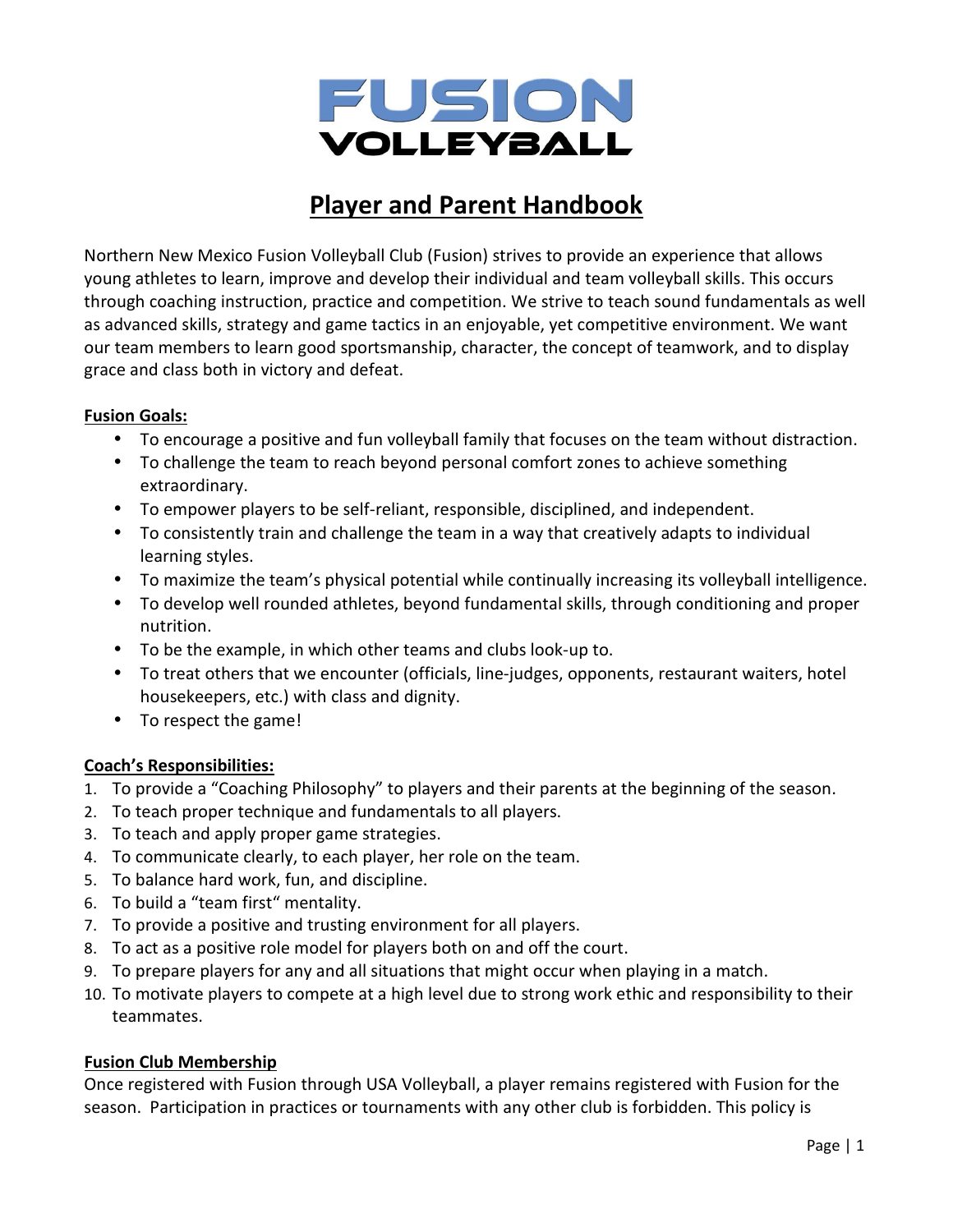enforced by USA Volleyball in an effort to prevent in-season recruiting. USA Volleyball takes this seriously and has imposed sanctions, including suspensions, for players and coaches found to be in violation of this policy.

# **Player Expectations**

As a member of Fusion, it is critical to understand that you represent yourself, teammates, Fusion, the coaches, your family and your community at all times. Whether you are on or off the court, we expect all players to maintain a positive image.

- 1. While representing Fusion, all athletes are expected to behave responsibly.
- 2. Any athlete damaging equipment owned by Fusion or any facility used by the Club during practices, tournaments, or at a lodging facility will be required to reimburse the Club and/or facility for the damages in order to maintain their membership in the Club.
- 3. Attend all practices and tournaments.
- 4. If for some reason a player is going to miss a practice or game, it is her responsibility to contact her coach directly as far in advance as possible.
- 5. **Be a team player**; the team comes first, always and no matter what.
- 6. Have a positive attitude at all times; encourage and support your teammates to the best of your ability whether you are on the court or on the sidelines.
- 7. Demonstrate strong club/team spirit and pride.
- 8. Be a leader on and off the court.
- 9. Stay focused, mindful, and display a strong work ethic at every practice and tournament.
- 10. Always show respect to all teammates, parents, coaches and officials.
- 11. Be the kind of teammate you would like to have beside you. Find ways to make your teammates better at every opportunity and celebrate team successes.

# **Practice Rules:**

All skills will be worked on with all players, regardless of playing position. Each player will practice serving, passing, setting, defense and hitting. However, not all players will play each position during games.

- 1. Players should be at practice at least 15 minutes early so they have time to put on shoes/kneepads, and have the net up by the time practice is scheduled to start (It is not the coach's responsibility to put up the net.).
- 2. Players need to bring their own water bottle to every practice so that they stay well hydrated and water breaks can be taken quickly.
- 3. Come to practice mentally prepared; have personal goals set for yourself before each practice.
- 4. If a player is going to miss a practice, they must inform their coach directly and in advance. The athlete (not the parent) is responsible for contacting the coach. Telling a teammate to tell the coach is not an acceptable vehicle of communication.
- 5. No walking run or jog everywhere!
- 6. Find ways to improve and have a specific technical goal to work on during every drill. Don't just go through the motions.
- 7. Do not speak or distract teammates while the coach is communicating with the team.
- 8. Practice the way you want to play at tournaments. All of your habits and foundations for your play are created during practice.
- 9. Take care of our facilities Remove all water bottles, towels, trash, etc. from the floor.
- 10. Replace equipment quickly and neatly, exactly as or better than you found it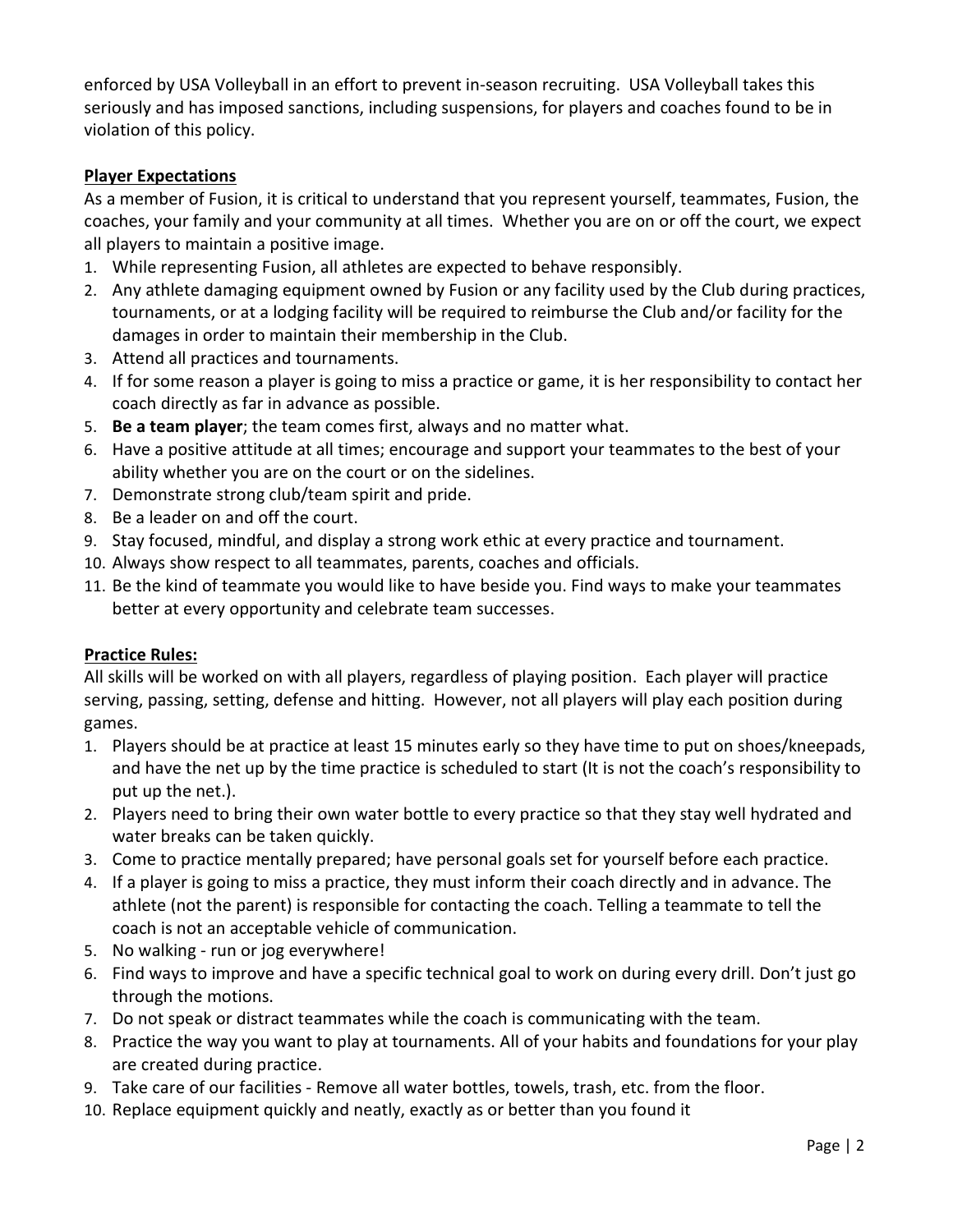#### **Tournament Rules:**

- 1. At the completion of each tournament be sure the team area is left the way it was found.
- 2. Obey all food and beverage policies of the tournament or gym.
- 3. Abide by all rules set by the coaches or chaperones at all times
- 4. Check in with coaches and chaperones before leaving the playing facility, hotel, lobby, pool, etc.
- 5. Players must always travel or be accompanied by at least one or more teammates.
- 6. Each team's coach or chaperone will assign a curfew. Team chaperones will oversee and regulate his/her own team's curfew.

## **Referee/Scoring Duties:**

- 1. Players will be assigned referee/scoring duties while at tournaments.
- 2. Officiating is the responsibility of the entire team. No player is ever allowed to leave the tournament while her team is officiating.
- 3. Mobile phones are not allowed during ref/scoring duties.
- 4. Keep social chatting to a minimum while performing duties it is easy to become distracted.
- 5. If a player leaves a tournament and does not complete the team assigned referee/scorekeeping duties then they will be subject to a suspension of play at the next club tournament. The ONLY exception to this rule and penalty is illness, injury, or pre-arranged absence.

## **Referee/Scoring Clinics:**

- 1. It will be the responsibility of the player to attend the annual score/ref clinic hosted by Fusion and if absent from this clinic then the player must view the online USAV courses before tournament play begins.
- 2. After attending the annual clinic, coaches will then assume responsibility for making certain that their players understand how to perform their officiating responsibilities with appropriate techniques and behavior.
- 3. If you do not take the time to attend the clinic or take the online tutorials, you will not be allowed to play in tournaments.

#### **Playing Time Policy:**

Each coach is responsible for outlining their personal view on playing time, however, Fusion has provided the following guideline for our staff: *Playing time will NOT be equal. Playing time is based on positions, practice, attitude, and skills. If there is an issue with the athlete, in one of those categories then they should expect less playing time.*

Coaches will communicate with the player to let her know what she needs to be working on. Playing time may also be determined corresponding to the player's level of commitment to the team. Missing or being late for practices without prior arrangements or breaking team/club rules are examples of a lower level of commitment to the team/club and playing time will be adversely affected. A poor attitude on the bench or on the court will not be rewarded with playing time. We recognize that each player will bring different strengths and abilities to their respective teams and the coaching staff will use their talents as they see fit in order to achieve our teams' goals. Each coach will have his/her own philosophy regarding playing time and have been asked to openly discuss this with players and parents.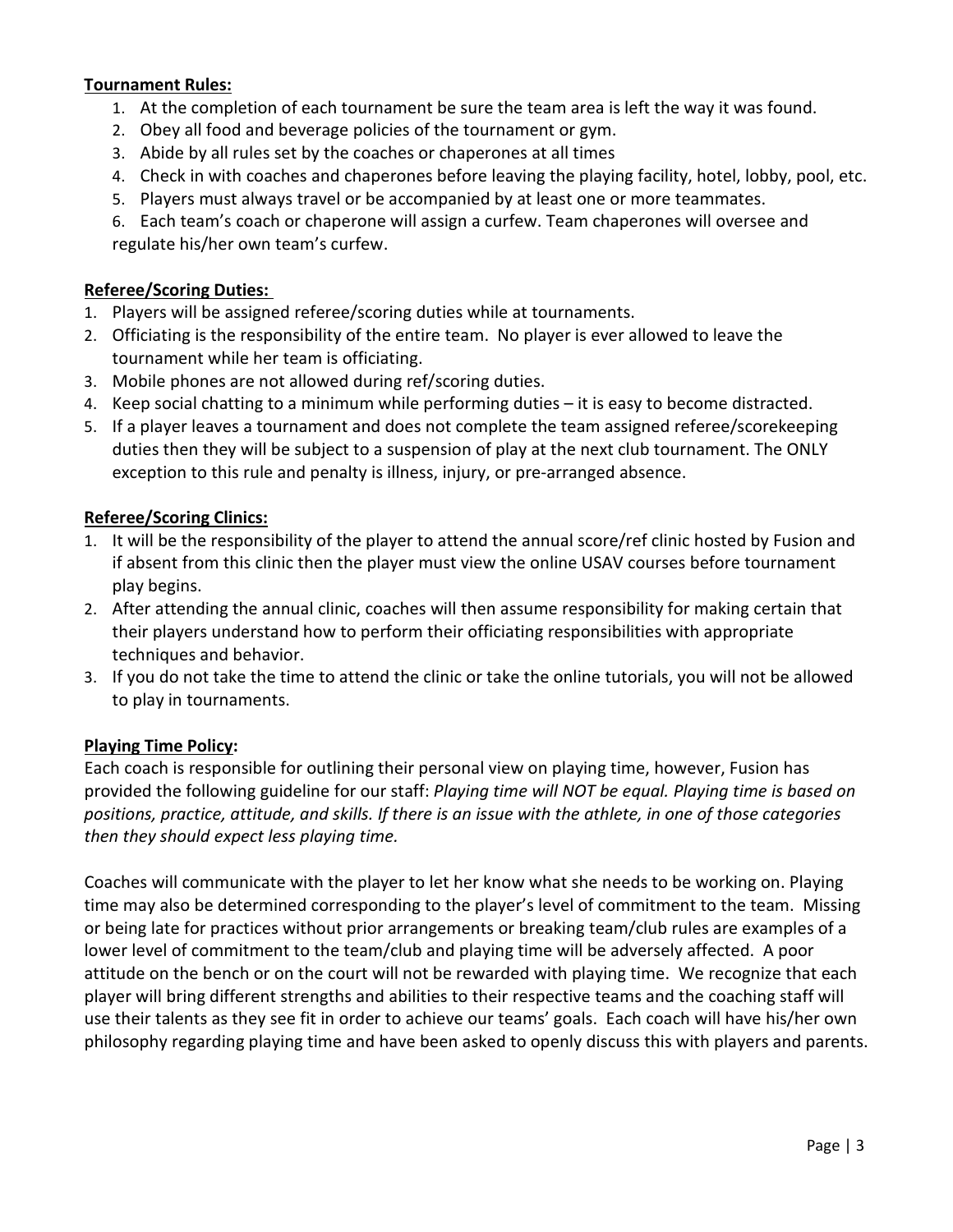# **Drug and Alcohol Policy:**

- 1. ALCOHOL AND DRUG/TOBACCO USE BY PLAYERS IS PROHIBITED. State laws prohibit the use of alcohol by minors (under 21 years of age) and the possession or use of drugs/tobacco substances. This is a 24/7 policy which means that whether found in violation at Club tournaments or at school/home, the players will be held to this code of conduct. The laws will be strictly enforced by parents, team chaperones, coaches, and directors.
- 2. ALCOHOL AND DRUG USE BY CHAPERONES DURING A USA VOLLEYBALL EVENT IS PROHIBITED. A) The consumption of alcohol by adults that are performing chaperone duties during a USA Volleyball event is prohibited in the presence of players.

B) The use or possession of drugs is a violation of State Law and USA Volleyball's Chaperone's Conduct code.

## **Team Parent Purpose and Responsibility:**

Team parents play an important role for Fusion. They are utilized to help coordinate with other parents the logistics regarding tournament travel and team building opportunities, including:

- 1. Coordinating the Food/Drink tables for tournaments
- 2. Selection of Team hotels, travel arrangements and costs
- 3. Carpools, room assignments, eating out
- 4. Team/Spirit Building Opportunities

If you are interested in becoming your daughter's team parent, please speak with the coach.

#### **Financial Responsibility**

Timely payment of club dues and travel expenses are necessary for the proper functioning of Fusion. If payments cannot be made on time, arrangements must be made with the Fusion Treasurer prior to the due date. Players who have not paid on time, without prior arrangement, will not be allowed to participate in any Fusion activity until payment is made. Excessive late payments will be referred to the Board of Directors for action.

#### **Parent Conduct and Responsibilities**

1. Make arrangements for your daughter to be at practice and tournaments on time.

2. You are financially responsible for your child, whether or not you attend a tournament. If you will not be accompanying your daughter to a tournament, be sure to give her enough money to cover food costs and entertainment.

3. **Be a role model of good sportsmanship**. It is important to cheer for our team, and not against another team. Be positive at all times. Do not yell at your daughter or her teammates during games. Aggressive or hostile confrontations between a parent and any coach, official, player, or other parents will not be tolerated and may result in parents losing the privilege to attend team tournaments or practices.

4. Basic rule: If you have nothing positive to say, say nothing at all. Discussing negative comments or criticizing Fusion coaches, administrators, team parents, chaperones, or players will not be permitted. This creates a negative culture that we will not tolerate. If you have questions for a coach or administrator please direct your question to that coach or administrator directly as opposed to discussing the matter with other parents or players. Please set a good example for your daughter by showing respect to our coaches and administrators and complying with their rules and decisions.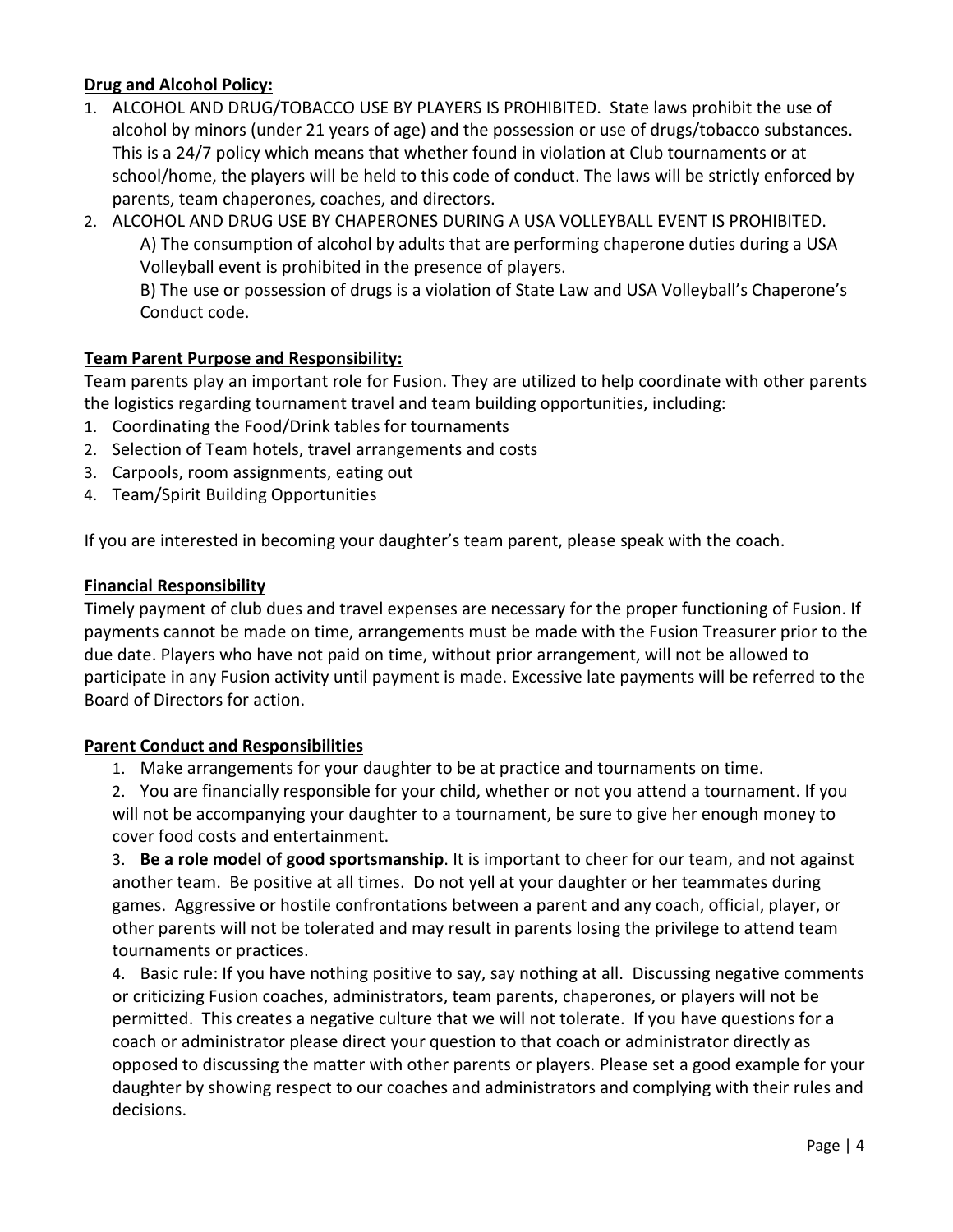5. Give all officials the respect to which they are entitled, even when you disagree with the call that was made. Keep in mind that your daughter will be officiating matches as well. Treat officials as you would like her to be treated.

6. Do not approach your daughter's coach at a game or tournament to discuss her playing time, her role on the team, or other aspects of her participation. If you have concerns please set up a separate time to speak or meet with the coaches and your daughter (after your daughter has already spoken to the coach).

7. During games, parents are not allowed on the court, nor are they allowed to approach the scoring table.

8. Do not speak to the coach or administrators about another player and their role on the team. Coaches will only discuss matters related to your daughter, never another player.

9. A parent's role is to support their daughter and support the team she made a commitment to whether you agree with a coach's decisions and strategies or not. You must understand that Fusion coaches will make choices based on what they believe to be in the best interest of the team as a whole, the team's goals, and not with the interests of a single player in mind.

10. We very much appreciate you entrusting our coaches with your daughter's volleyball development and career. Once you make the choice to do so please leave the coaching to our capable coaches and don't provide feedback to your daughter that is potentially conflicting with the training she is receiving from her coaches. This is especially important during tournaments. Parents are there to support their daughters and celebrate team successes and for a hug after a rough match.

11. Parents must ally themselves with the coach in teaching their daughter how to cope with the potential frustrations of being a member of a team. Sports provide an excellent opportunity to teach young women about the realities of highly competitive situations. They must be taught how to be a valuable team member regardless of their role, how to make use of both positive feedback and constructive criticism, how to cope with adversity, and how to be a gracious winner.

12. Please take the time to consider how much time, energy, effort, and dedication your team's coaches are putting into coaching the team for relatively little (if any) compensation. They do it because they are passionate about the sport of volleyball and want to pass that along and help your daughter and her teammates to be the best players and team that they can be. Please be appreciative of their efforts and all that they do and realize that they deserve your respect and support and that all of our coaches are always well intentioned and have the best interests of their teams in mind.

13. Accept the results of each game and encourage your daughter to:

A) be gracious in victory, and,

B) turn defeat into a learning experience by focusing on working toward improvement.

14. Emails to the entire team are to be used only to distribute logistical information to the team and parents. Any other team-wide discussions related to the team are to be had in person and in an appropriate setting.

15. Parents/spectators who interfere with the conduct of competition or who violate any provisions of the USAV/Club code of conduct may be asked to leave the playing site, excluded from entering playing sites for the duration of the event, or prohibited from attending future events.

# **Bullying & Unsportsmanlike Zero Tolerance Policy**

Playing volleyball is fun and we want to keep it that way. In order to ensure this, Fusion has a zerotolerance policy regarding bullying and unsportsmanlike conduct.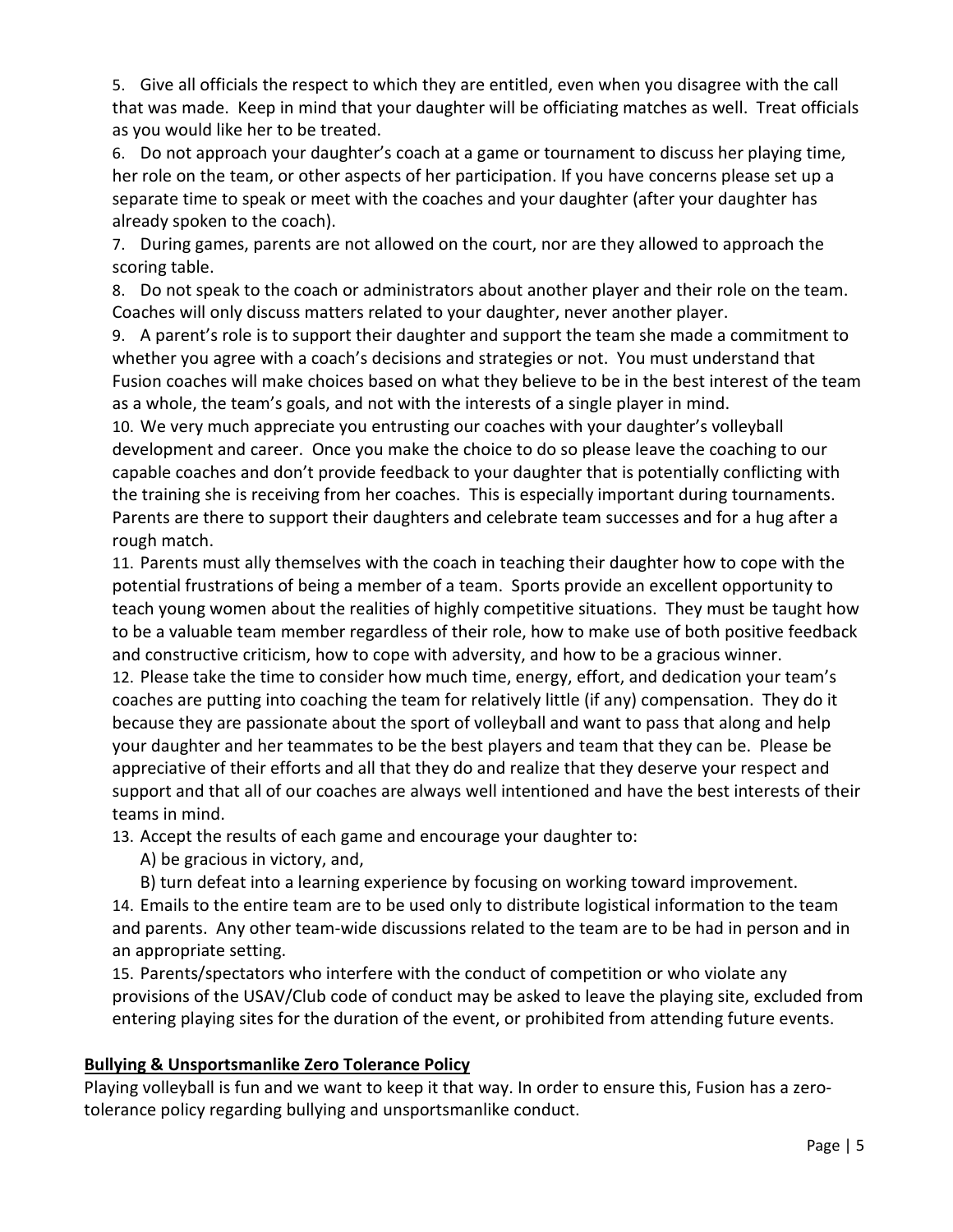Bullying occurs when there is an imbalance of power and that power is used to control or harm someone in a weaker position. The person bullying has the intent or goal to cause harm and the action is usually repetitious. Bullying can take many forms including but not limited to:

- name-calling
- teasing
- socially spreading rumors
- purposely leaving people out of groups
- breaking up friendships
- physically hitting, punching, or shoving a person
- using the internet, email, texting, mobile phones, social media or other digital technologies to do harm to others is bullying and also prohibited.

Unsportsmanlike Conduct is any conduct that is clearly abusive or detrimental to the success of the activity or sport. This shall include heckling, taunting, cheating, or any other activity that may show a lack of self-control when dealing with others. Unsportsmanlike behaviors include but are not limited to:

- verbal or physical abuse of an opponent, coach, official, player or spectator
- fighting or violence of any kind
- taunting and trash talking
- excessive celebrations
- use of profanity or other disrespectful language
- questioning, disagreeing or harassing official
- kicking or throwing the volleyball aggressively
- booing an officials decision
- refusing to shake hands or give recognition for good performances
- blaming loss of game on officials, coaches or participants
- refusal to huddle with team between plays
- disrespecting team mates or coaches on or off the court

**First infraction during a game/tournament:** The player is disqualified from the game/tournament and sent home as soon as possible and is not allowed to practice for one week after the infraction. Parent or guardian will be notified immediately. In order for the player to return to the team, she must apologize to her team and explain how she will address her behavior.

**First infraction any time before or after a game/tourney:** The player is disqualified from the next game/tournament on the schedule and is not allowed to practice for one week after infraction. Parent or guardian will be notified immediately. In order for the player to return to the team, she must apologize to her team and explain how she will address her behavior.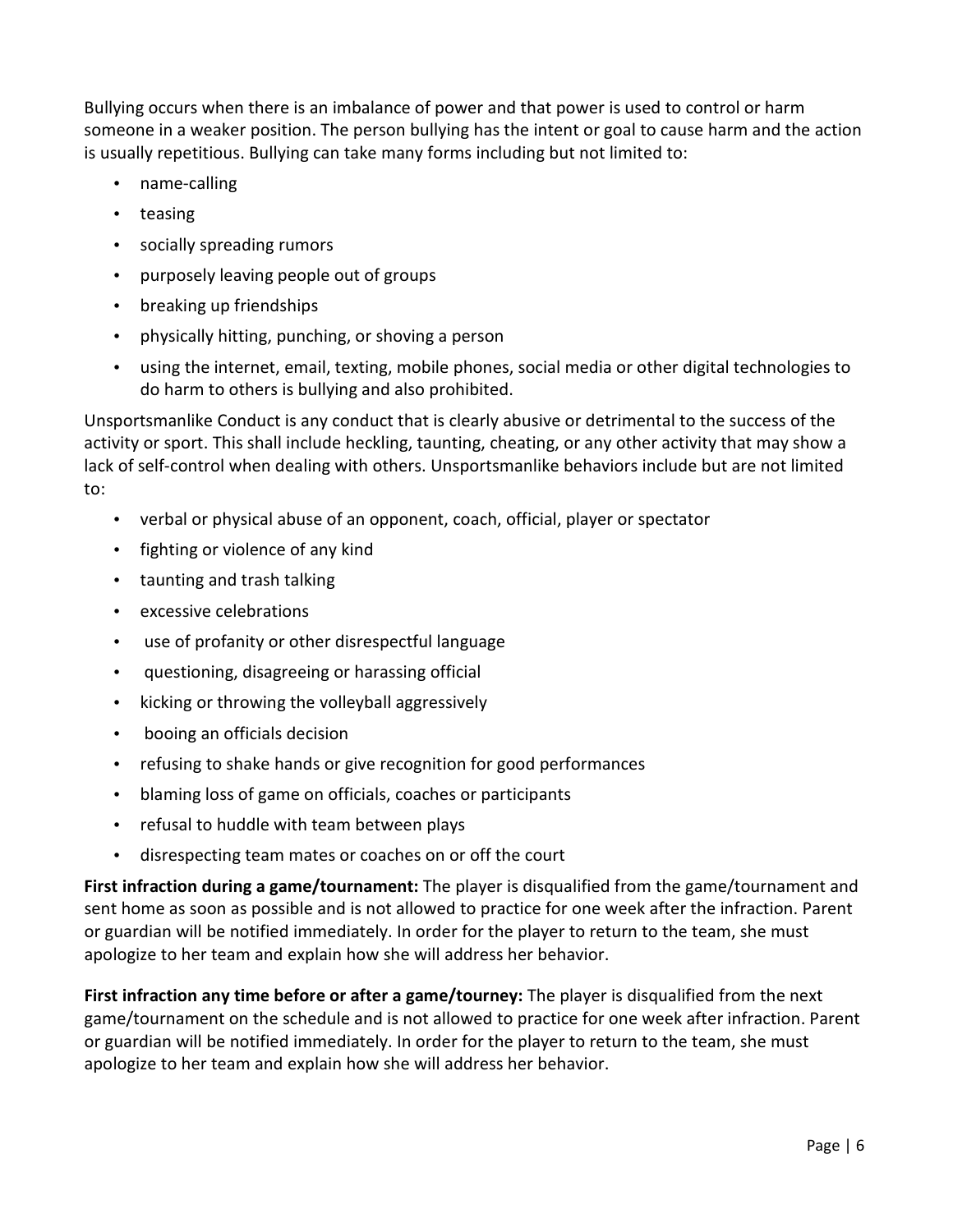**Second infraction during a game/tournament:** The player is disqualified from the game and sent home as soon as possible and disqualified for the rest of the season. The Player may not be invited to return the next season.

**Second infraction any time before or after a game/tourney:** The player is disqualified for the rest of the season and may not be invited to return next season.

When a penalty must be assessed, parties and witnesses may be asked to submit a written or verbal incident report as part of the investigation. This will be at the discretion of the Fusion Disciplinary Committee made up of two board members and the player's coach. Until a decision has been reached, offender may not return or attend any future Fusion Volleyball event.

# **Under no circumstances will an offender be given a refund of their club fees and will be expected to pay all fees for the season.**

## **Grievance Procedure**

Competitive team sports, by their very nature, create situations where everyone may not be happy all the time. Knowing when to communicate and how to communicate with your athlete's coach is a concern for almost every parent at some time during the season. Most often the concern is how to inquire about issues surrounding playing time.

1. We, FIRST, expect the player to talk to the coach when she has a problem concerning her playing time or is unclear about what the coach expects from her either in practice or competition. The appropriate way to do this is for the athlete to ask the coach what she needs to do to get more opportunities to play in matches. Often the player knows why she may not be playing as much when the parent may not.

If there is still a question after the athlete has talked to the coach(s) then the procedure is as follows:

- 2. The parent should speak to or meet with the head coach. Parents should call the coach on the phone or email to set a face-to-face meeting **with the player present**. Meetings are to be times and locations other than tournaments, like before or after a practice. If a parent, DURING A TOURNAMENT, approaches a coach, we have instructed the coach to refuse to discuss any controversial matter with the parent at that time. If the matter remains unresolved, or if the parent has reasonable concern that speaking to the coach will not resolve the matter then...
- 3. The parent may request a meeting with the coach AND the Club Director.

Fusion is willing to help resolve any and all problems.